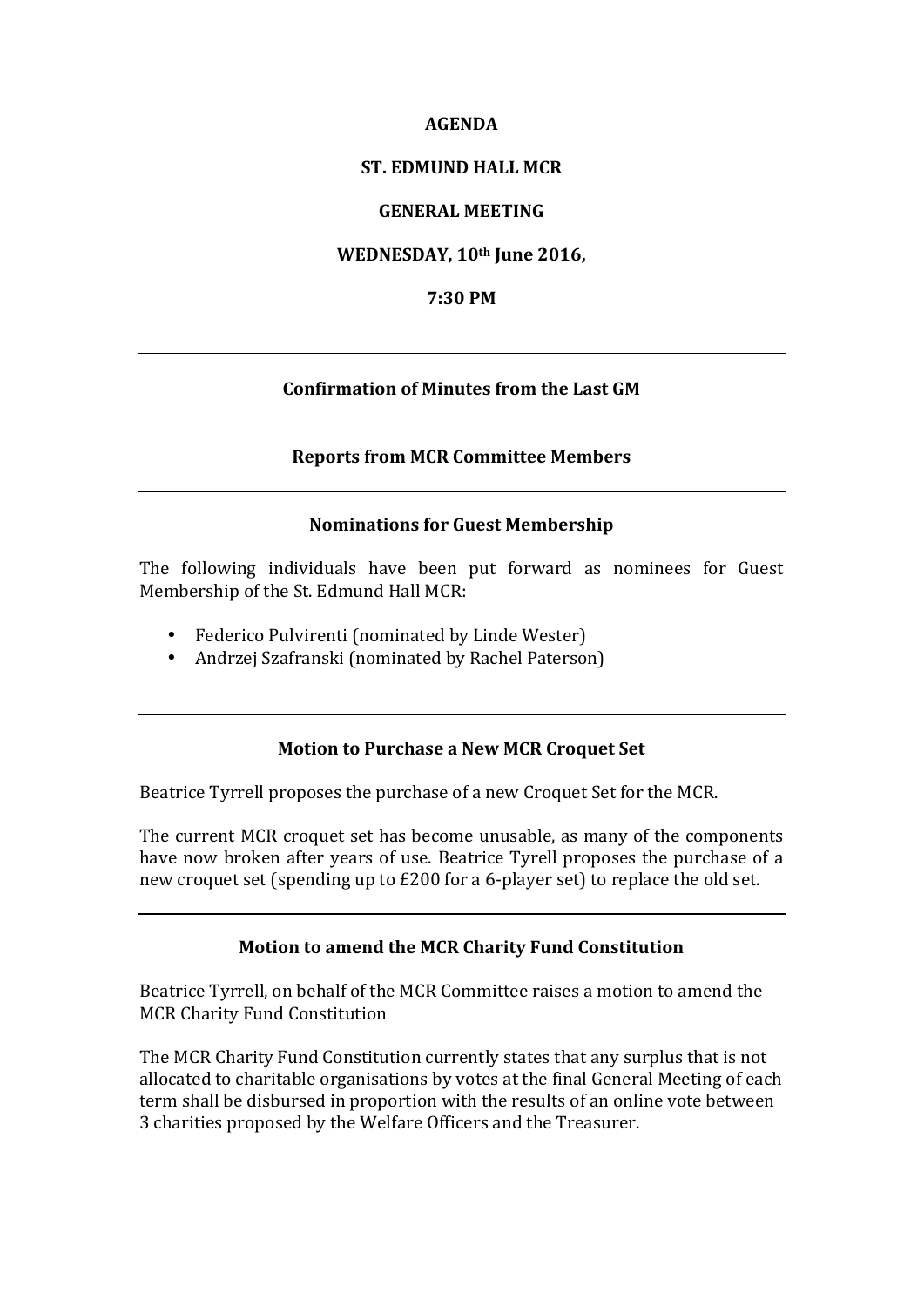Having operated the Charity Fund for the first time this year, we have found that this is impractical to do on a termly basis as the majority of funds have been allocated through GM votes, as intended. This has left little money to be allocated to the 3 charities voted on (being only £5 last term). Therefore it is proposed that we amend the MCR Charity Fund Constitution so that any surplus from GM votes each term is pooled until Trinity Term, and then an online vote (as previously described) is conducted to allow disbursement to 3 further charities.

# **Motions for Donation of monies from the MCR Charity Fund**

• Alex Blakes proposes an amount of £500 be donated to GoHelp and Medics2Mongolia (please find a statement in favour in **ANNEX I**)